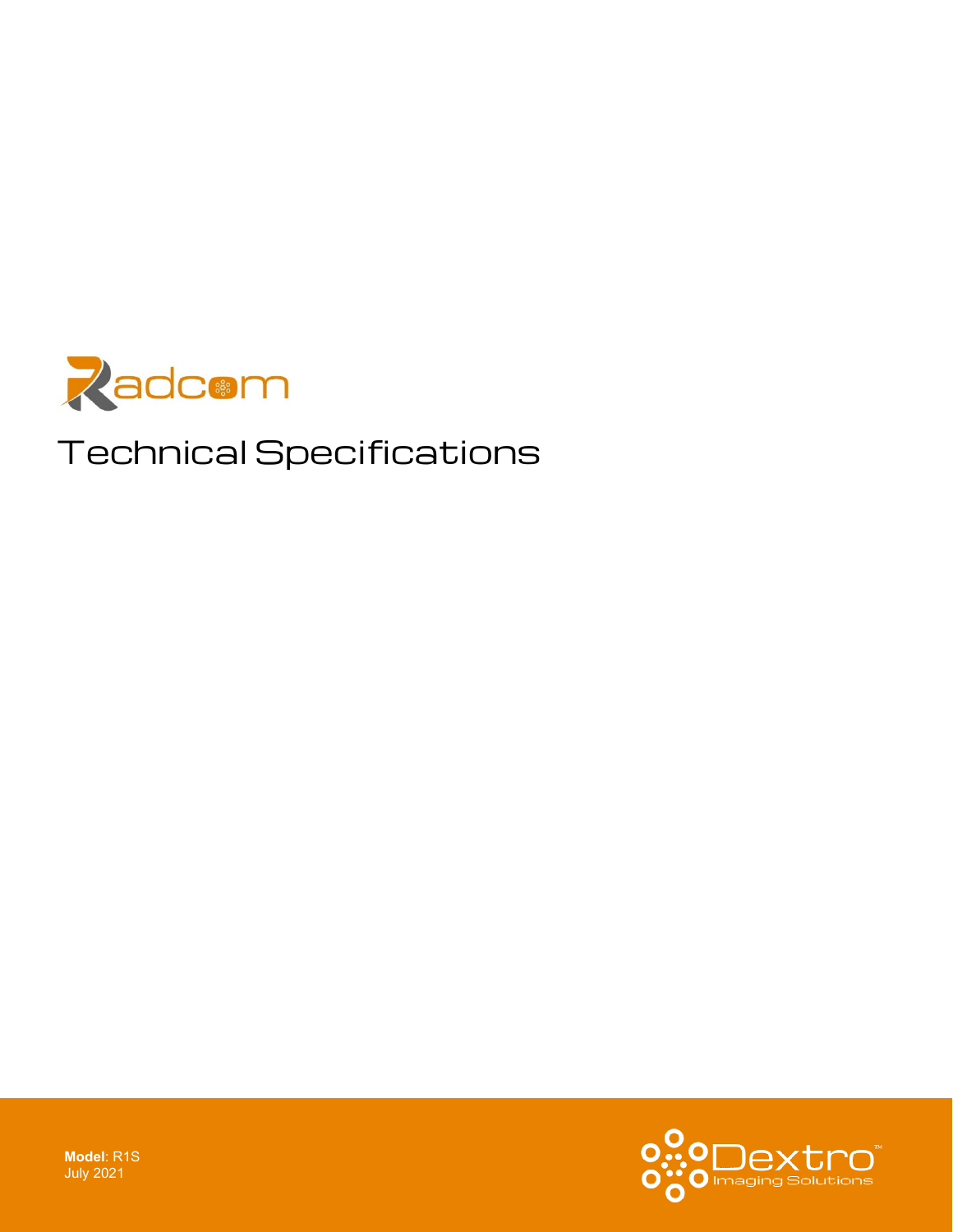# RadCom PACS Workstation



## Client Centric, Results Driven

Empower your radiology workforce with the RadCom PACS Workstation, designed and developed to meet your radiologists' workstation requirements.

### Inspired, Reliable Design

The RadCom integrates seamlessly into your radiology reading environment with a durable mid tower chassis, certified components and multiple monitor configuration options, delivering reliable performance and peace of mind.

#### Best-in-class Security

Every RadCom provides secure, seamless access to your data – your most important asset.

#### Easy Manageability

Dextro Imaging Solutions features help save your radiologists' time and increase IT efficiency.

### A Single Point of Contact

The RadCom includes Dextro Imaging Solutions' remote desktop support, providing your business with more flexibility – especially for hard-to-reach, remote locations.